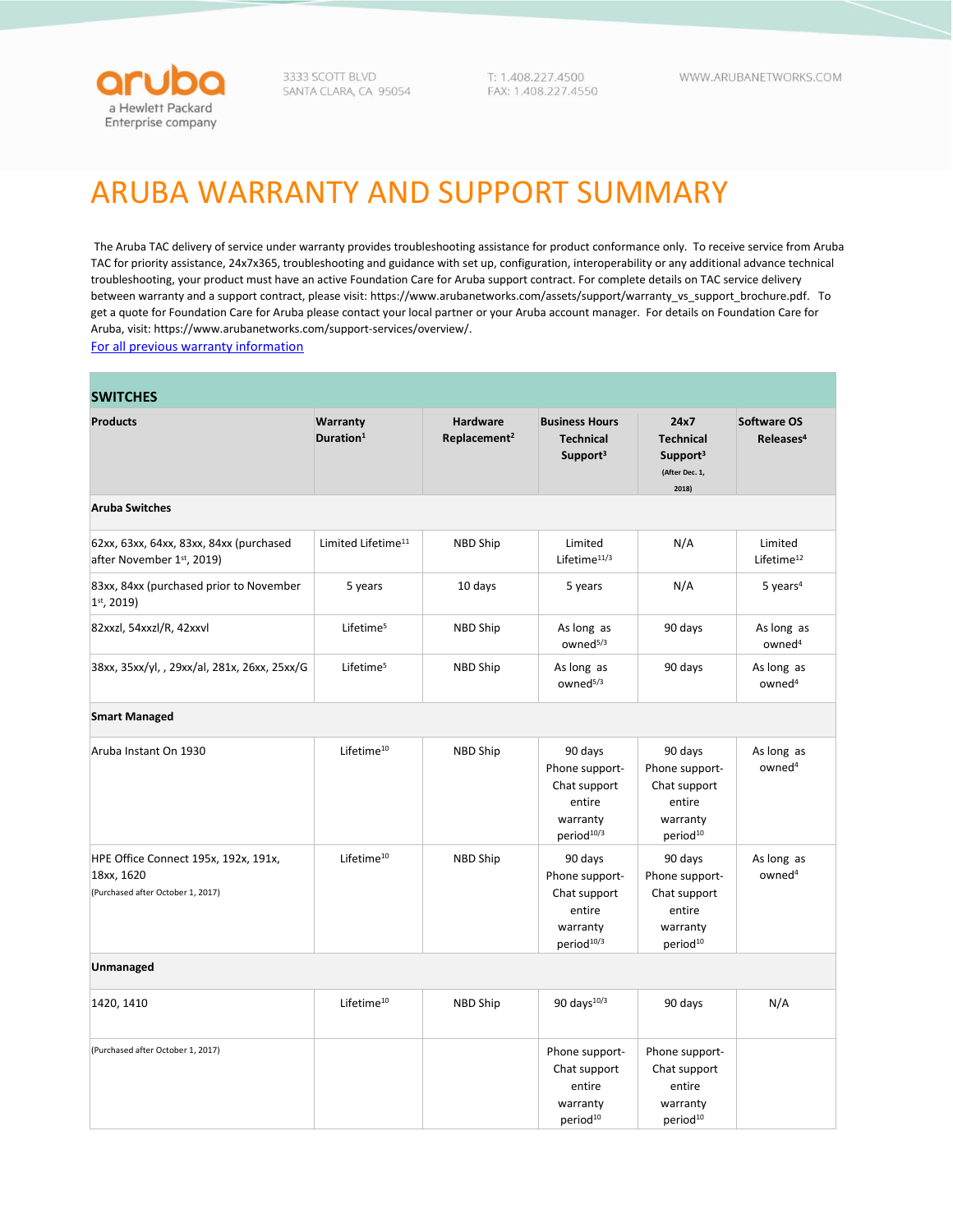| 1405<br>(Purchased after October 1, 2017)                                                                       | $3$ years <sup>10</sup>           | NBD Ship                                    | 90 days<br>Phone support-<br>Chat support<br>entire<br>warranty<br>period <sup>10</sup> | 90 days<br>Phone support-<br>Chat support<br>entire<br>warranty<br>period <sup>10</sup> | N/A                                    |
|-----------------------------------------------------------------------------------------------------------------|-----------------------------------|---------------------------------------------|-----------------------------------------------------------------------------------------|-----------------------------------------------------------------------------------------|----------------------------------------|
| <b>Flex Network</b>                                                                                             |                                   |                                             |                                                                                         |                                                                                         |                                        |
| 55xx, 513x, 512x, , 36xx, 31xx                                                                                  | Lifetime <sup>5</sup>             | NBD Ship                                    | As long as<br>owned <sup>5/3</sup>                                                      | 90 days                                                                                 | As long as<br>owned <sup>4</sup>       |
| 105xx, 75xx                                                                                                     | 1 year                            | 10 days                                     | 1 year                                                                                  | 90 days                                                                                 | As long as<br>owned <sup>4</sup>       |
| <b>Flex Fabric</b>                                                                                              |                                   |                                             |                                                                                         |                                                                                         |                                        |
| 129xx, 125xx, 119xx                                                                                             | 1 year                            | 10 days                                     | 1 year                                                                                  | N/A                                                                                     | As long as<br>owned <sup>4</sup>       |
| 79xx, 59xx/AF, 583x/AF, 582x/AF,<br>57xx                                                                        | 1 year                            | 10 days                                     | 1 year                                                                                  | N/A                                                                                     | As long as<br>owned <sup>4</sup>       |
| 580x/AF                                                                                                         | Lifetime <sup>5</sup>             | NBD Ship                                    | As long as<br>owned <sup>5/3</sup>                                                      | N/A                                                                                     | As long as<br>owned <sup>4</sup>       |
| <b>WIRELESS LAN</b>                                                                                             |                                   |                                             |                                                                                         |                                                                                         |                                        |
| <b>Products</b>                                                                                                 | Warranty<br>Duration <sup>1</sup> | <b>Hardware</b><br>Replacement <sup>2</sup> | <b>Business Hours</b><br><b>Technical</b><br>Support <sup>3</sup>                       | 24x7<br><b>Technical</b><br>Support <sup>3</sup><br>(After Dec. 1,<br>2018)             | Software OS<br>Releases <sup>4</sup>   |
| <b>Access Devices</b>                                                                                           |                                   |                                             |                                                                                         |                                                                                         |                                        |
| Aruba Access Points running ArubaOS<br>(controller-based networks)                                              | Lifetime $7$                      | $10 \text{ days}^8$                         | Lifetime $^{7/3}$                                                                       | N/A                                                                                     | 90 days<br>(bug fix only)              |
| Aruba Access Points running Aruba Instant<br>(controller-less networks)                                         | Lifetime <sup>7</sup>             | $10 \text{ days}^8$                         | Lifetime <sup>7</sup>                                                                   | N/A                                                                                     | Periodic updated<br>image <sup>9</sup> |
| OfficeConnect 20 Access Point                                                                                   | $3$ years $^{10}$                 | NBD Ship                                    | 90 days<br>Phone support-<br>Chat support<br>entire<br>warranty period <sup>10</sup>    | 90 days<br>Phone support-<br>Chat support<br>entire<br>warranty period <sup>10</sup>    | As long as<br>owned <sup>4</sup>       |
| Aruba Instant On Access Points:<br>AP11, AP11D, AP12, AP15, AP17, and<br>AP22<br>(Purchased after June 7, 2021) | 2 year                            | $10 \text{ days}^8$                         | 90 days<br>Phone support-<br>Chat support<br>entire<br>warranty period <sup>10</sup>    | 90 days<br>Phone support-<br>Chat support<br>entire<br>warranty period <sup>10</sup>    | N/A                                    |
| (Purchased prior to June 7, 2021)                                                                               | 1 year                            | $10 \text{ days}$ <sup>8</sup>              | 90 days<br>Phone support-<br>Chat support<br>entire<br>warranty<br>period <sup>10</sup> | 90 days<br>Phone support-<br>Chat support<br>entire<br>warranty<br>period <sup>10</sup> | N/A                                    |
| <b>Controllers</b>                                                                                              |                                   |                                             |                                                                                         |                                                                                         |                                        |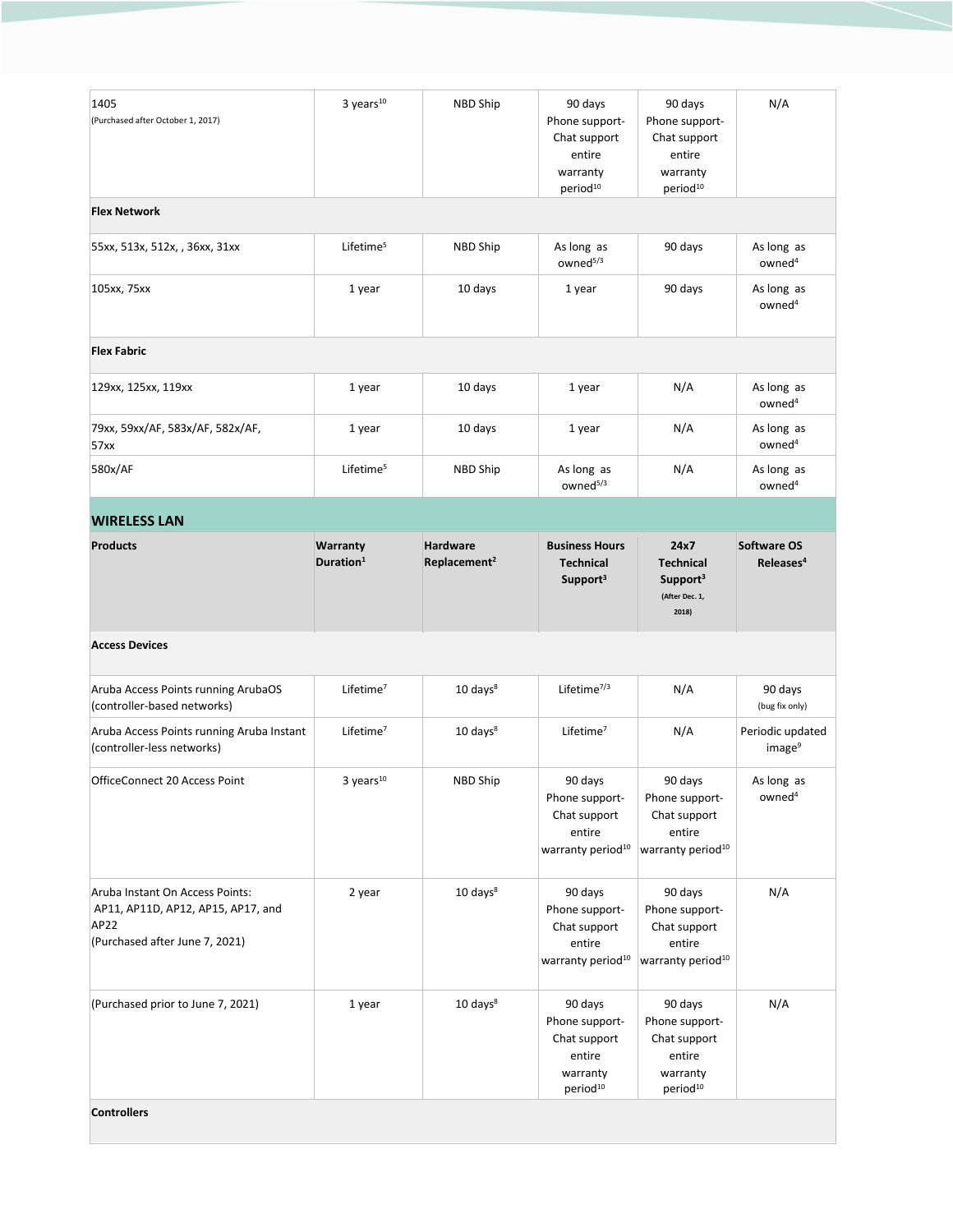| Aruba Mobility Controller/Gateways                                                         | 1 year                            | $10 \text{ days}^8$                         | 1 year                                                            | N/A                                                                         | N/A                                                  |
|--------------------------------------------------------------------------------------------|-----------------------------------|---------------------------------------------|-------------------------------------------------------------------|-----------------------------------------------------------------------------|------------------------------------------------------|
| Aruba Hardware Mobility Conductor                                                          | 1 year                            | $10 \text{ days}^8$                         | 1 year                                                            | N/A                                                                         | N/A                                                  |
| Aruba Mobility Access Switches                                                             | Lifetime <sup>7</sup>             | NBD Ship                                    | Lifetime $^{7/3}$                                                 | 90 days                                                                     | As long as<br>owned <sup>4</sup>                     |
| Appliance                                                                                  |                                   |                                             |                                                                   |                                                                             |                                                      |
| AirWave Appliances, ClearPass<br>Appliances, IntroSpect Appliances                         | 1 year                            | $10 \text{ days}^8$                         | 1 year                                                            | N/A                                                                         | 90 days<br>(bug fix only)                            |
| BLE Beacons, Tags, Sensors & Accessories                                                   |                                   |                                             |                                                                   |                                                                             |                                                      |
| Aruba Beacons                                                                              | 90 days                           | $10 \text{ days}^8$                         | 90 days                                                           | N/A                                                                         | 90 days<br>(bug fix only)                            |
| User Experience Insight Sensors                                                            | 1 year                            | $10 \text{ days}^8$                         | 1 year                                                            | N/A                                                                         | 90 days<br>(bug fix only)                            |
| Aruba Power Supplies, Antennas,<br>Accessories                                             | 1 year                            | $10 \text{ days}^8$                         | 1 year                                                            | N/A                                                                         | N/A                                                  |
| <b>ROUTERS</b>                                                                             |                                   |                                             |                                                                   |                                                                             |                                                      |
| <b>Products</b>                                                                            | Warranty<br>Duration <sup>1</sup> | <b>Hardware</b><br>Replacement <sup>2</sup> | <b>Business Hours</b><br><b>Technical</b><br>Support <sup>3</sup> | 24x7<br><b>Technical</b><br>Support <sup>3</sup><br>(After Dec. 1,<br>2018) | <b>Software OS</b><br>Releases <sup>4</sup>          |
| <b>Routers</b>                                                                             |                                   |                                             |                                                                   |                                                                             |                                                      |
| HSR68xx                                                                                    | 1 year                            | 10 days                                     | 1 year                                                            | N/A                                                                         | As long as<br>owned <sup>4</sup>                     |
| HSR66xx, 66xx, MSR4xxx, MSR3xxx                                                            | 1 year                            | 10 days                                     | 1 year                                                            | 90 days                                                                     | As long as<br>owned <sup>4</sup>                     |
| MSR2xxx, MSR1xxx, MSR9xx                                                                   | 1 year                            | NBD Ship                                    | 1 year                                                            | 90 days                                                                     | As long as<br>owned <sup>4</sup>                     |
| <b>VSR Routers</b>                                                                         | 90 days<br>(media only)           | N/A                                         | 90 days                                                           | N/A                                                                         | All updates for<br>purchased<br>license <sup>6</sup> |
| <b>Network Management</b>                                                                  |                                   |                                             |                                                                   |                                                                             |                                                      |
| Intelligent Management Center<br>(support details at<br>www.hpe.com/networking/IMCSupport) | 90 days<br>(media only)           | N/A                                         | 90 days                                                           | N/A                                                                         | 90 days<br>(bug fix only)                            |
| AirWave Software, ALE, ArubaCentral,<br>ClearPass Software, Meridian Software,             | 90 days                           | N/A                                         | 90 days                                                           | N/A                                                                         | 90 days                                              |
| VIA, Visual RF, Aruba Virtual Mobility<br>Conductor & Controllers                          | (media only)                      |                                             |                                                                   |                                                                             | (bug fix only)                                       |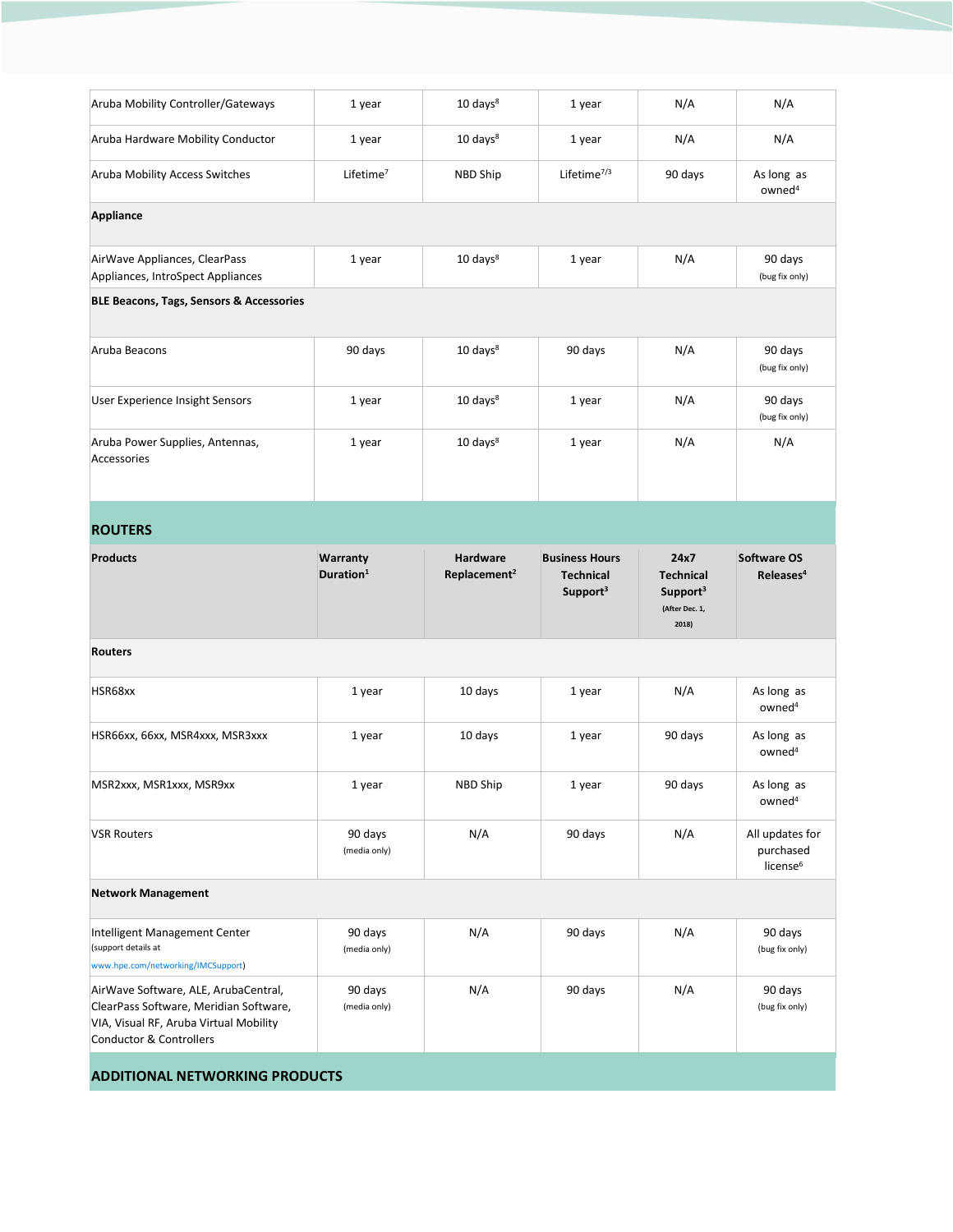| <b>Products</b>                                                                                                                                                                                                                  | Warranty<br>Duration $1$ | <b>Hardware</b><br>Replacement <sup>2</sup> | <b>Business Hours</b><br><b>Technical</b><br>Support <sup>3</sup> | 24x7<br><b>Technical</b><br>Support <sup>3</sup><br>(After Dec. 1,<br>2018) | Software OS<br>Releases <sup>4</sup> |  |  |
|----------------------------------------------------------------------------------------------------------------------------------------------------------------------------------------------------------------------------------|--------------------------|---------------------------------------------|-------------------------------------------------------------------|-----------------------------------------------------------------------------|--------------------------------------|--|--|
| <b>Transceivers</b>                                                                                                                                                                                                              |                          |                                             |                                                                   |                                                                             |                                      |  |  |
| Aruba Transceivers (for use with Aruba<br>branded switches, and branded as Aruba<br>or HPE with X142 or X242) purchased on<br>or after July 1st, 2020<br>(For transceivers purchased prior to July<br>$1st$ , 2020, click here)  | 3 years                  | 10 days                                     | 3 years                                                           | N/A                                                                         | N/A                                  |  |  |
| Aruba Transceivers (Transceiver product<br>numbers JWxxxx for Controllers and MAS<br>Switches)                                                                                                                                   | 1 year                   | $10 \text{ days}^8$                         | 1 year                                                            | N/A                                                                         | N/A                                  |  |  |
| Transceivers purchased prior to July 1,<br>2020: Aruba branded transceivers<br>(except transceiver product numbers<br>JWxxxx) and HPE branded with X244,<br>X132, X131, X129, X122, X121, X119,<br>X112, X111 in the description | Lifetime <sup>5</sup>    | <b>NBD Ship</b>                             | As long as<br>owned <sup>5/3</sup>                                | N/A                                                                         | N/A                                  |  |  |
| HPE branded with X2A0, X240, X190,<br>X180, X170, X160, X150, X140, X135, X130,<br>X125, X124, X120, X115, X114, X110 in the<br>description also known as Comware<br>transceivers)                                               | 1 year                   | 30 days                                     | 1 year                                                            | N/A                                                                         | N/A                                  |  |  |

NOTE: Warranty phone and electronic case technical support is provided during local HPE business hours for the entire warranty period for the purposes of initiating the RMA process.

1. Removable power supplies, modules and accessories such as antennas, fans, power cords, etc. may have different warranty coverage than the host device. See the HPE Networking Warranty Coverage Quick Reference at www.hpe.com/networking/warrantyquickref for more details.

2. Response time is based on commercially reasonable effort and subject to a daily shipment cutoff time. In some countries and regions and under certain supplier constraints, response time may vary. Contact your local HPE service organization for response time availability in your area. NBD Ship = Next Business Day shipment.

3. Warranty phone and/or electronic case technical support is provided during local HPE business hours for the purposes of initiating warranty hardware replacement (break fix; diagnosing hardware) or software defects only for the duration of the warranty period. Software configuration assistance requires a services contract. See the Quick Reference document for SKU level warranty coverage. Extended coverage services are available.

4. Includes all generally available software/OS releases offered for the specific products listed, when and if available, for as long as the customer owns the product, except where noted. Some software releases may require additional or new hardware. Customers who desire specific feature updates, patches and fixes to be prioritized into future releases should purchase the appropriate support services from HPE. Products marked with "N/A" require an active support contract to download any software updates or upgrades.

5. For products purchased after December 1, 2014, the warranty extends only for as long as the original end user owns the product. Includes coverage of any built-in fans and power supplies for the entire warranty period. You may be required to provide proof of purchase or lease as a condition of receiving warranty service.

6. Includes all software updates offered for the licensed version, when and if available. Software upgrades will require purchase of appropriate SKU, packaged support services or contract.

7. For products purchased after December 1, 2015, the warranty extends only for as long as the original end user owns the product and is limited to five (5) years from the end of sale date.

8. For the first 30 days from shipment, HPE will provide same day ship advanced replacement for the covered hardware products. After thirty (30) days from shipment through the remaining warranty period, HPE will ship a replacement product for any non-compliant product within 10 days.

9. All generally available software releases can be downloaded during the first 90 days after purchase. After such 90 days, (i) only factory software releases will be accessible on the software portal; and (ii) all other software releases will require purchase of appropriate packaged support services or contract. The factory releases will also be available for Remote Access Points (RAPs) running Instant OS. 10. These products are covered by 90 days of 24x7 phone support. Thereafter, only chat support would be available for the remaining warranty period. Limited lifetime warranty (where applicable) extends only for as long as the original end user owns the product and is